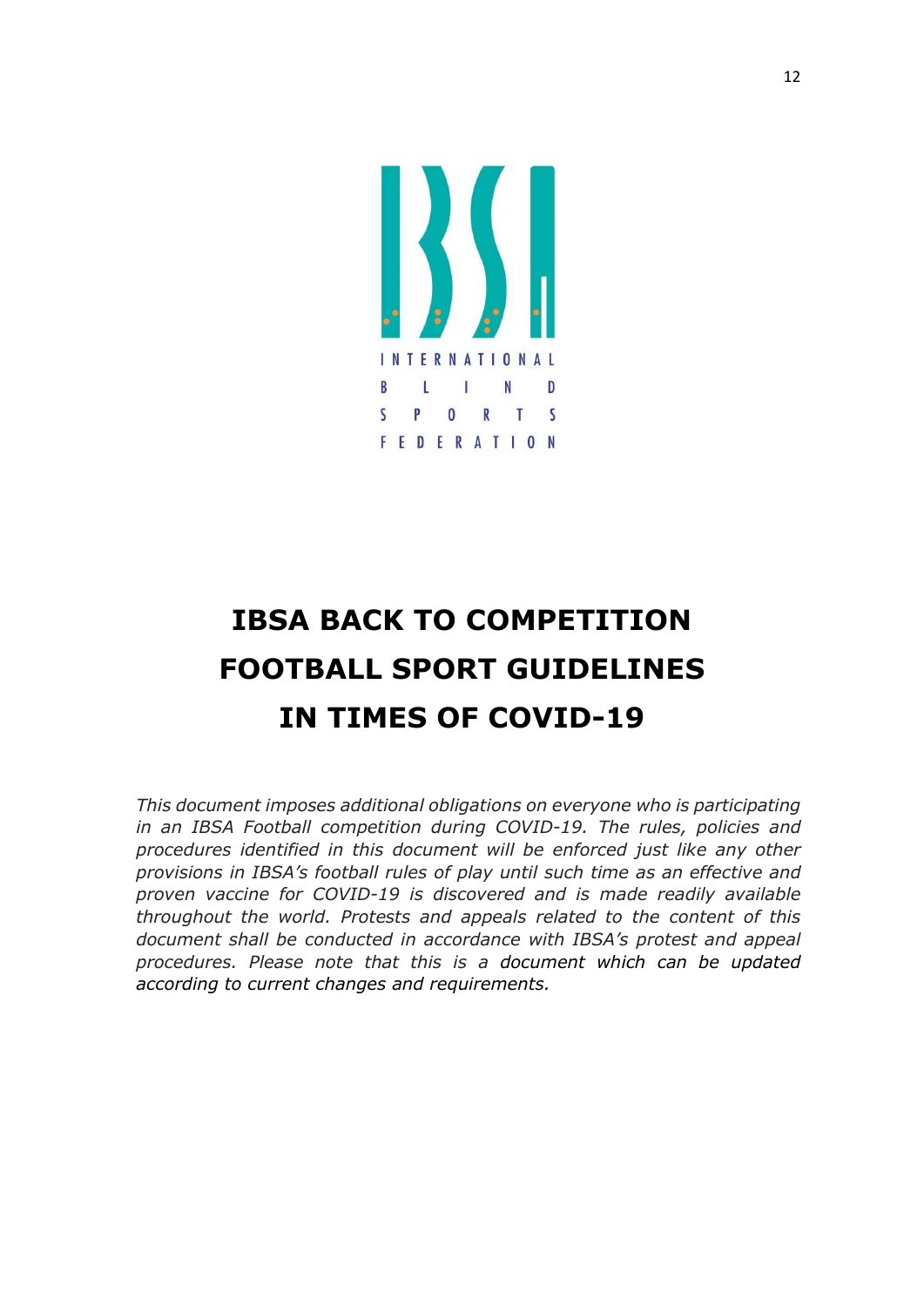## **Contents**

- 1. Introduction
- 2. Preliminary Organisation Measures
	- Mandatory attendance register
		- Volunteer duties
- 3. Arrival in Host Country/Hotels
- 4. Transport
- 5. Classification
- 6. Competition Venue
	- Before the game
	- Patching and monitoring eyeshades
	- Physical distancing
	- During the game
	- Medical assistance
	- After the game
- 7. Anti-doping
- 8. Medal ceremonies
- 9. Appendix 1. COVID-19 symptoms Appendix 2. Hygiene and Infection Control Recommendations Appendix 3. Waiver of Liability Appendix 4. COVID-19 Health Declaration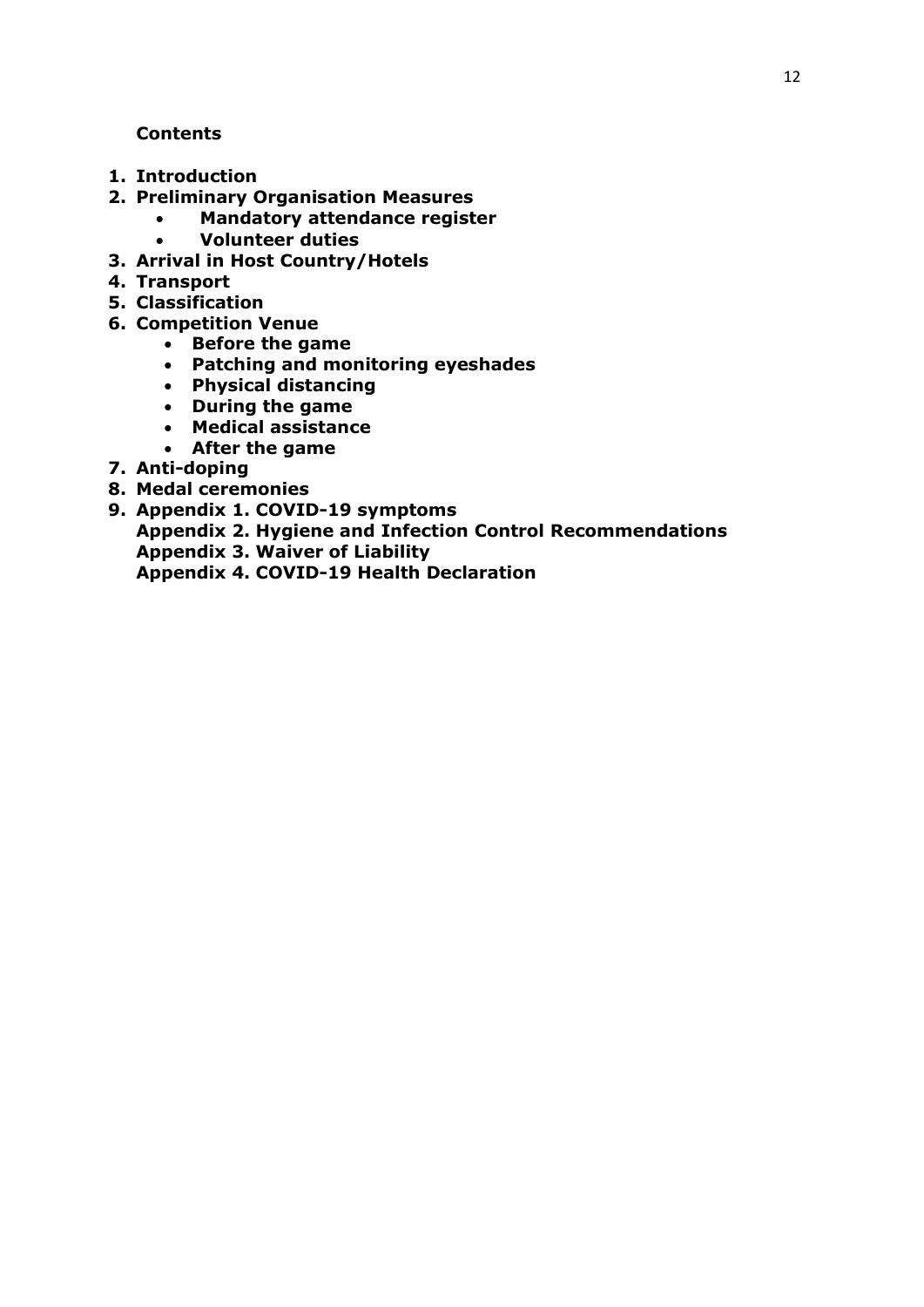## 1. Introduction

This document has been developed to support the safe return to IBSA Football competition activities, in response to the COVID-19 pandemic. These guidelines are defined for all the stakeholders including athletes, team staff, officials and other staff including spectators involved in Football competitions to prevent COVID-19 infection. These countermeasures are also intended to support event organisers and all IBSA sanctioned competitions will be operated according to these guidelines. The main objective is to reduce contact between teams, officials and other participants and use facemasks, sanitizers and disinfection accordingly. Sanitization of the equipment and the playing area including toilets, changing rooms, entrance and exit points will be required according to the guidelines. The LOC must also follow national regulations and inform IBSA Football at least 60 days before the start of the competition, regarding any additional requirements which need to be put in place before an IBSA sanctioned event. This document contains both COVID-19 specific recommendations as well as general recommendations on hygiene and infection control. Once the situation changes with regards to the COVID-19 pandemic this document will be revised accordingly, with immediate consequences of the applied rules if another time frame is not given.

It is everyone's individual responsibility to protect his or her health and the health of others by every possible means including the ones mentioned in these guidelines. IBSA assumes no liability and any damages arising as a result if any individual contracts COVID-19, even if these rules are followed precisely.

#### 2. Preliminary Organisation Measures

#### Mandatory attendance register

A Safety Officer must be assigned by the LOC and/or IBSA to keep an updated register with all the people enrolled in the competition: volunteers, athletes, team support staff, etc. It should include the register of incoming day and hour, and outgoing day and hour, direct individual mobile phone contact - mandatory (and in the case of teams the Protocol Compliance Officer mobile phone contact), areas where he/she walked, accommodation location / room number, people in the same room, guides, in order to fulfil an eventual need of an epidemiological inquiry. The forms should be marked private and confidential and treated as personal health information under the applicable IPC International Standard related to the protection of health information. These records should be destroyed within three weeks after the event, unless there are any pending protests or appeals. In such a case, the records will be destroyed within three weeks of the protest or appeal being concluded. If there are any suspected or confirmed cases (one person) and outbreaks (more than one person) they must be reported to the Safety Officer, LOC who will inform the country's Health Authorities immediately and the Technical Delegate. All participants shall be informed as per instructions from the appropriate Health Authorities of that country. If the country where a competition is held has a Covid-19 tracing application, attendees may be required to install it on their mobile phones.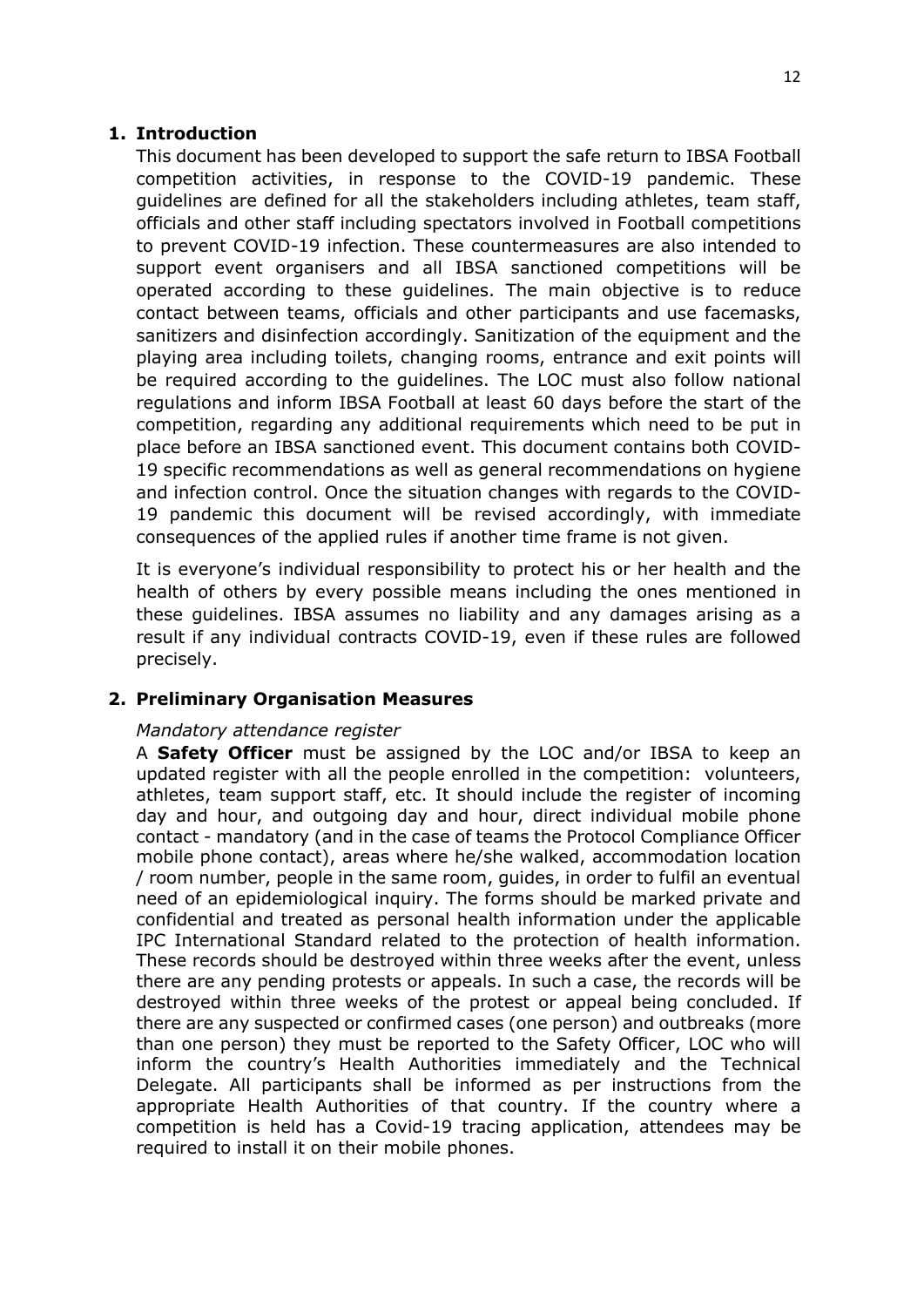The Safety Officer is the lead of the process concerning all these safety rules in times of the COVID-19 pandemic and should make sure that all those guidelines are respected and should work closely with the transport manager, volunteers and the venue manager as well as the IBSA Technical Delegate.

#### Volunteers

There should be at least three volunteers to make sure that the sanitation guidelines are adhered to by verifying that the athletes and their accompanying persons follow the rules and that all hygiene tools are in place. Non touch rubbish bins with closed lids to help contain contaminants are highly recommended. Rubbish bins should be cleaned with disinfectant, lined with a plastic liner and emptied after each half day. All sanitizers should be frequently checked and stocks replenished and they should be vigilant that all participants are using these at all times. No food or drinks should be brought in except for water personally carried in by each participant.

LOC /the venue should have their own staff for cleaning bathrooms. Taps, sink bowls, toilets to be cleaned/disinfected at least two times during each half day-session. Use disposable, one-use sanitizing tissue for each separate high-touch surface. A thorough cleaning of all facilities in use should be done at the end of each half-day period with disinfectants.

### 3. Arrival in Host Country/Hotels

#### Airport arrivals

It is imperative that each team attending an IBSA Football competition is fully aware of the arrival airport's regulations in relation to their country and be sure to verify any recent changes before they depart. COVID-19 measures frequently change within short notice and IBSA or the LOC cannot be held responsible if teams are put into quarantine or if the necessary COVID-19 tests have not been performed in advance by the team. The LOC should communicate the relevant Covid-19 protocols at the airports and hotels to all nations attending the competition to make sure that everyone is aware of their obligations.

#### **Hotels**

Each hotel will have specific hygiene and safety regulations in COVID -19 times. These regulations must be observed on arrival and throughout the stay of every participant. However, buffet is not recommended (both at hotels and at competition venues) because of not only crowding and queuing aspects but also because of the obvious hygiene problems of many people touching the serving spoons and dishes.

#### 4. Transport

Transport provided should not mix different national teams and other people and therefore LOC are obliged to provide adequate transport for arrivals of teams and throughout the competition. A transport manager should be appointed for the duration of the competition and work closely with the Security Officer to make sure all regulations on the transport are adhered to: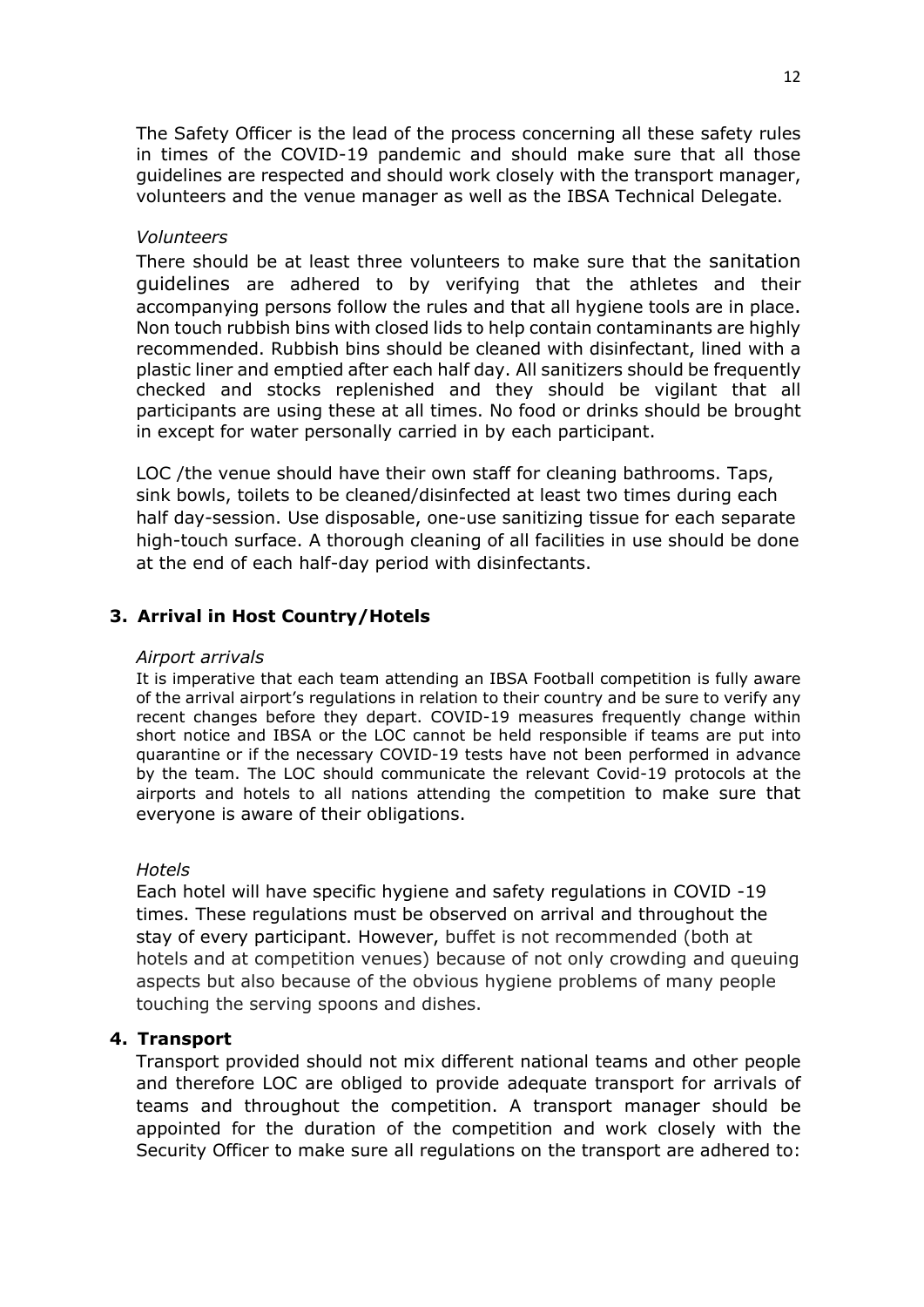- Hygienizing alcohol (80%) or sanitizing alcoholic gel mix should be accessible on all transport. Each person entering (upon each entry), and leaving (upon each departure) should sanitize their hands;
- All people must stay seated with masks on at all times. (See note regarding masks in Appendix 2);
- Cough etiquette is imperative at all times. This means covering your mouth and nose with your bent elbow or tissue when you cough or sneeze;
- No one who is guiding an athlete should use their bent elbow;
- Volunteers will not guide athletes; teams must provide support staff to fulfil this role.

# 5. Classification

Classification will take place at designated IBSA sanctioned competitions and will strictly follow the IBSA Classification Hygiene and Infection Control Guidelines in times of COVID-19. See:

https://www.ibsasport.org/news/2041/ibsa-releases-guidelines-for-safesight-classification

The IBSA Classification Hygiene and Infection Control Guidelines have been developed to support the safe return to classification activities in response to the COVID-19 pandemic.

# 6. Competition Venue – Field of play

## Technical Meetings:

\*All the Technical Meetings will be online

## Prevention Measures:

 \*Every National Federation/NPC/team must have a health and travel insurance in case of COVID-19 to cover all the expenses related to medical attention, meals, accommodation and transportation.

 \*Every National Federation/NPC/Team must appoint a Protocol Compliance Officer who is responsible for ensuring general hygiene and social distancing measures are respected at all times. The Protocol Compliance Officer will be the contact person with LOC and with the Safety Officer.

- \*All the members of the teams, the Technical Delegate and all the Technical Officials will have their temperature tested every day before departing from the hotel to the pitch. If the body temperature of one person is higher than 37.5, he or she will have to sit down and rest for 20 minutes. After 20 minutes, the body temperature will be tested again. If it continues to be higher than 37.5, he or she will have to stay at the hotel in a single room. The situation will also be reported to the Safety Officer immediately.
- \*LOC must have individual rooms available to be used in case of a person discovered with COVID-19 symptoms.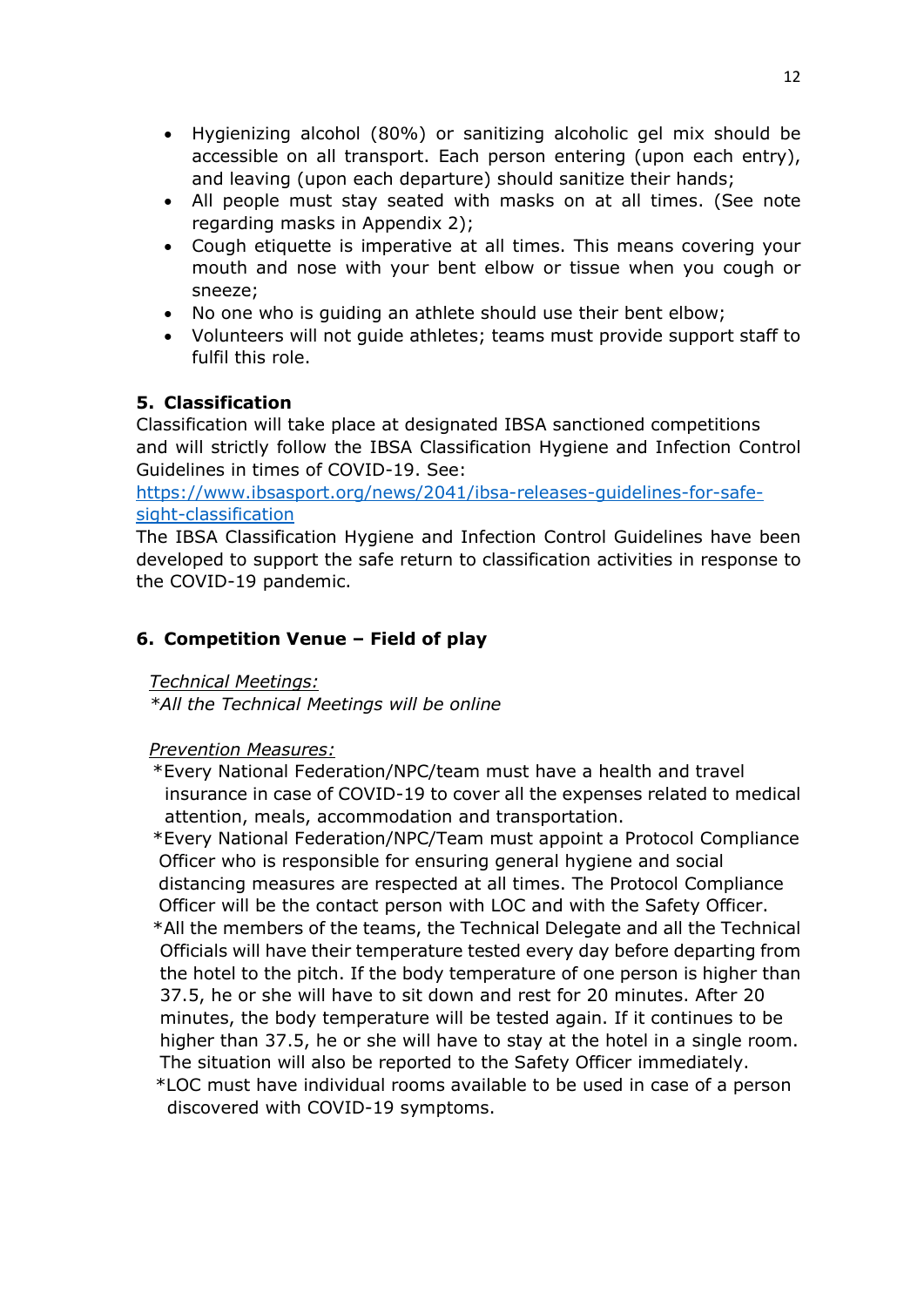Before the Game

- 2 sanitizers must be available at all entrances to the venue where volunteers will be on hand to make sure that everyone has a face mask and they use the sanitizer;
- All people have to wear facemasks inside the venue. The exception is the players and the two technical officials (referees) on the field of play;
- Hand sanitizer, facemasks and disposable gloves have to be present at the official table at all times;
- Participants should arrive at the facility in sports kit and when shower facilities and changing rooms are closed should go back immediately to the hotel;
- No hand shaking at any time is allowed, including at coin-toss;
- There is a need for disinfection after each game;
- Supplies of the following must be made available by the LOC at all times during the event: facemasks; non allergic latex disposal gloves; hand sanitizers; garbage bags; paper towels; cleaning wipes; spray disinfectants;
- Follow all rules put in place by venue operators including local health regulations. This may include limited or no use of washrooms, change rooms and other areas. It may include coming to the program dressed ready to participate and immediately after;
- With regard to spectators in the venues or whether the attendance is restricted to only those participating in the competition and related support staff, the LOC must be guided strictly by the laws of the Local Health Authorities.
- Match reports: staff must not sign the match reports. Referee Coordinator will send by email the match report to each team 40 minutes after the match finished. Teams will have until one hour after the match has finished to send an email in order to claim about the match report.
- LOC will send photos of each team member accreditation card to Referee Coordinator by email (so referees will not need to ask for the players accreditation card at every match and we will avoid touching them every day).

## Patching and monitoring eyeshades

- Teams will be responsible for any patching;
- Technical Officials will check the inside foam of the eyeshades wearing gloves;
- Technical Officials will check the eyepatches by standing in front of the players and saying "Referee Control". Players will have to put up the eyemasks by themselves to let the Technical Officials to check the eyepatches;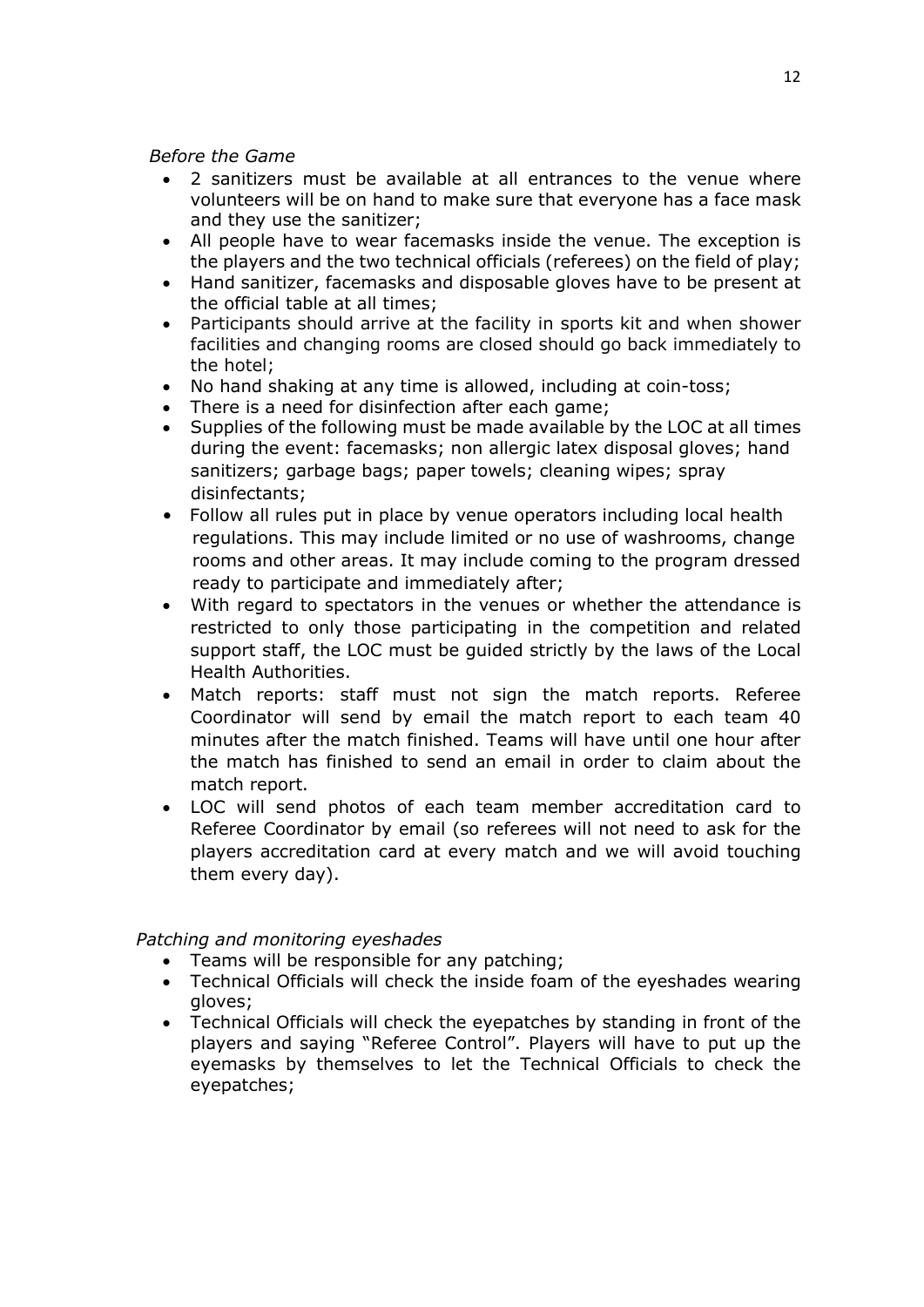Each player will have to wear his/her own eyeshade. LOC will not provide eyeshades. Players are not allowed to interchange eyeshades with team mates. LOC will provide replacement eyeshade foams. IBSA Official approved eyeshades can be checked on the following link: https://www.ibsasport.org/sports/files/1091-General-IBSA-Blind-Football-approved-equipment-as-of-November-2019.pdf

#### Physical distancing

- Off court and out of game social distancing of 2m must be vigorously sustained;
- Different pathways for teams (before and after the game) will be created to maintain physical distancing;
- Officials and spectators should avoid closed spaces (less than 1.5 meters between each person);
- Table officials will be repositioned to maintain social distancing;
- Warm up area to be restricted to maintain social distancing between teams;
- Increase bench area space to allow for social distancing;
- There will be 2 safety zones:

**ZONE A:** 3 metres from the pitch and from the control table. Only the 2 teams playing the match, the IBSA Technical Delegates, the LOC Sport Manager and the ITOs are allowed to be in this zone. Everyone must wear facemasks. No food or beverages are allowed inside this Zone (exception at the substitute benches).

**ZONE B:** 5 metres from the Zone A. This zone is for mass media, volunteers, ball children, medical team. Everyone must wear facemasks. No food or beverages are allowed inside this zone.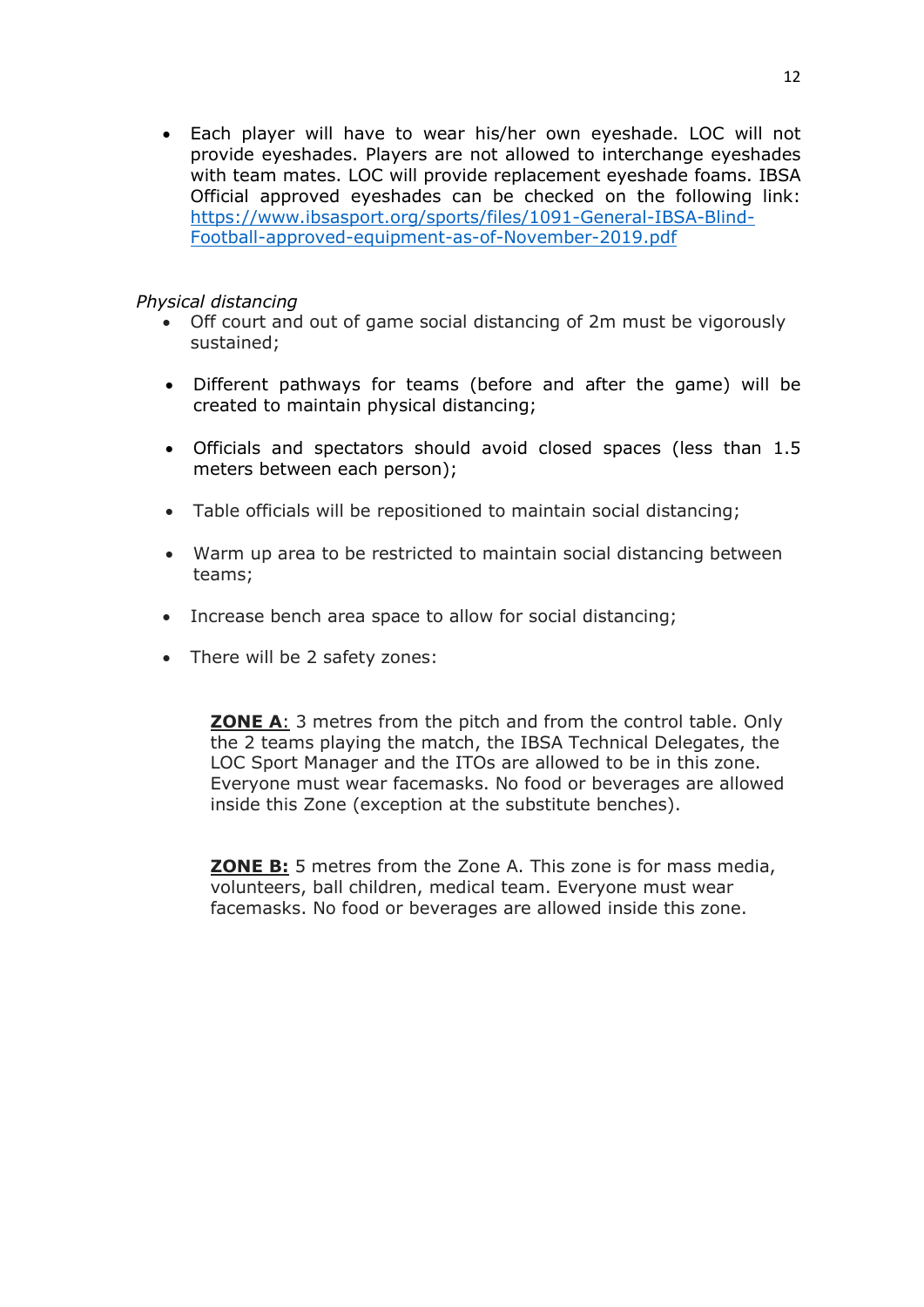



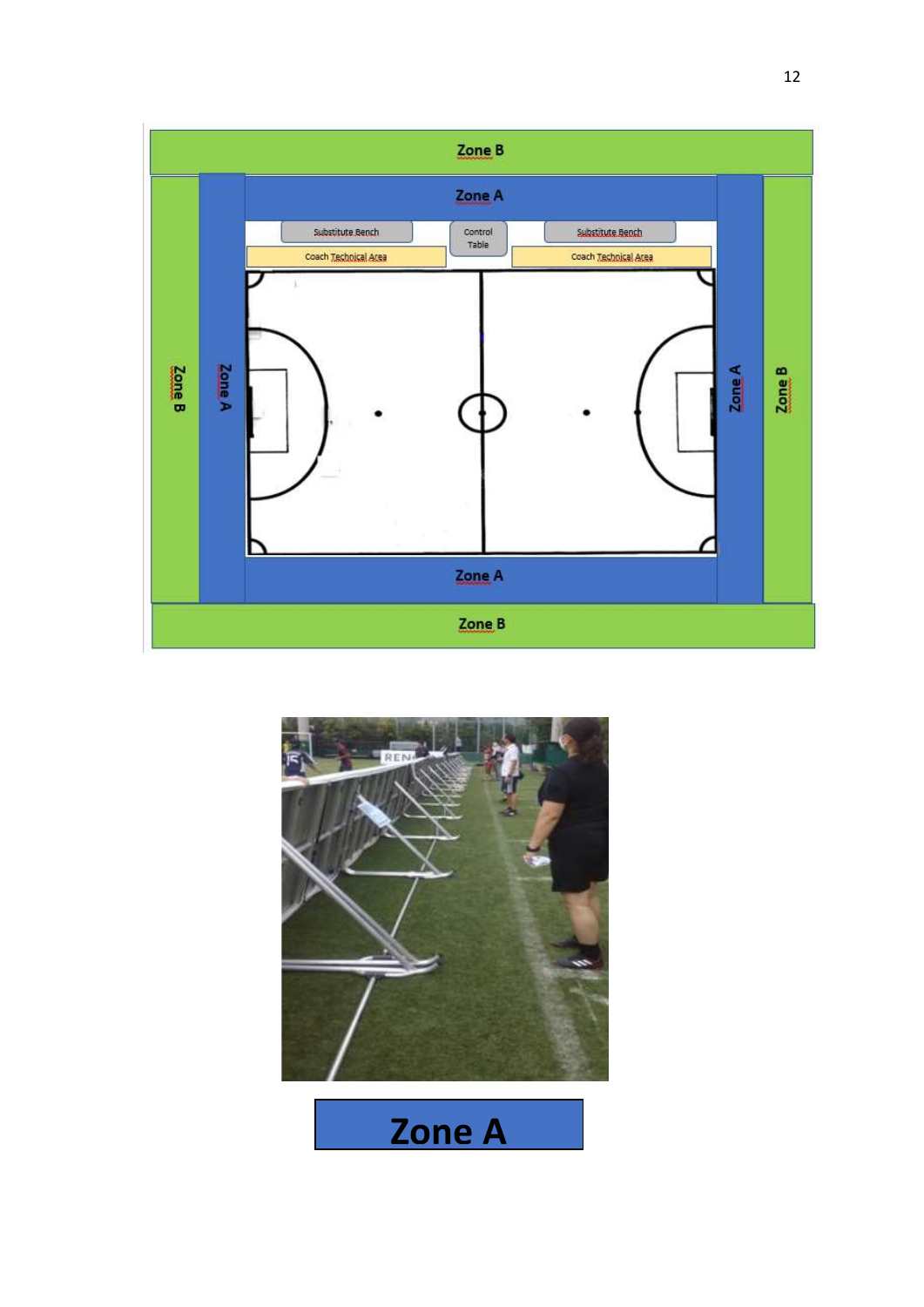- Substitutions: players will be guided off and onto the pitch using the voice of coach or officials;
- Coaches´ Technical Area: only the person coaching can be at this area. If a translator is needed to talk to the players, he/she is allowed to be inside this area too. However, only one person can be without facemask.

Example of Coaches´ Technical Area:



#### During the game

- Table officials have to wear facemasks and sanitize all equipment before and after use (stopwatches, scoreboard, etc.);
- No food or beverages are allowed at the control table;
- No food or beverages are allowed at the coaches´ technical area;
- Substitutions: there will be no substitutions boards. Coaches will have cards with numbers to show to the third referee the number of the player who is going out. Substitutions will be made at the corner point, in order to avoid touching the central door:
- Facemasks can be removed when coaching from the Coaches´ Technical Area;
- Facemasks must be worn by the guides at all time, including during line ups and time outs. Only inside the guides´ areas during the match the guides are allowed to be without the facemask;
- Facemasks will not be worn by players when they are on the pitch participating in a match but must be worn everywhere else;
- Facemasks will not be worn by the technical officials (referees) when they are on the pitch participating in a match but must be worn everywhere else;
- At the end of the first half and at the end of the match the goalposts, the side boards, the substitute benches and the balls must be cleaned and disinfected;
- The official ball-children must wear facemasks and gloves;
- Players, goalkeepers and staff must avoid spitting;
- Goalkeepers must avoid spitting on their gloves.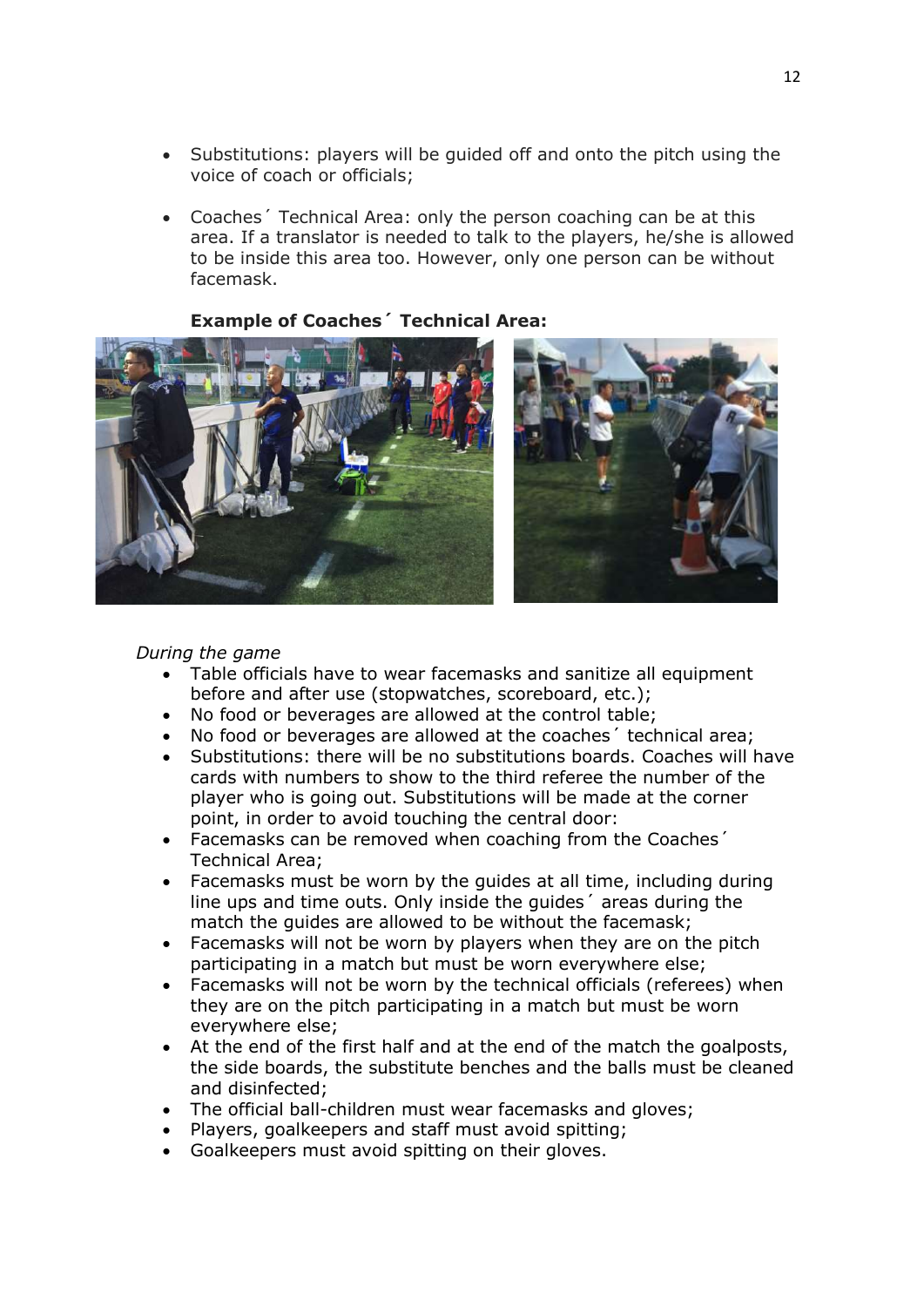#### Medical assistance

- Medical personnel will take up a position on the other side of the court in a marked-out area with PPE: face mask, gloves, eye protection, and apron, already applied ready to respond to an incident. If appropriate, the mask to be applied to patient too;
- Facemasks must be worn when delivering first aid or medical support;
- Medical timeouts must be extended to allow for new PPE to be applied to the medical personnel before retaking up their position.

## After the game

- No hand shaking at any time is allowed;
- Disinfection of the FOP, official's table, team bench area and dressing rooms must be completed before the next game begins;
- The game ball must be disinfected after each game.

**Important:** Everyone must understand that they may be subject to removal from a session or entire competition if they do not comply with these rules.

# 7. Anti-Doping

Anti-doping procedures will be conducted according to the most recent COVID-19 protocols:

https://www.wada-ama.org/en/resources/doping-control-process/COVID-19 ado-guidance-for-resuming-testing

## 8 Medal Ceremonies

Medal ceremonies cannot be carried out as normal due to the proximity of medal and gift presenters to athletes during the awarding.

## **Presenters**

Only one person will present the medals and the gifts, and this must be the same person for each medal and medal event taking place on one day.

Medal presenters must wear masks and gloves during the presentation. They may step aside and remove their masks for photos at the end of the ceremonies only.

Medals will be presented to all medallists on trays or cushions by one person only. This is to avoid presenters coming into close contact with athletes, and to minimise the number of people present during the presentation. However, if the medal presenter is blind and requires a guide which frequently happens in IBSA sports, an exception should be made.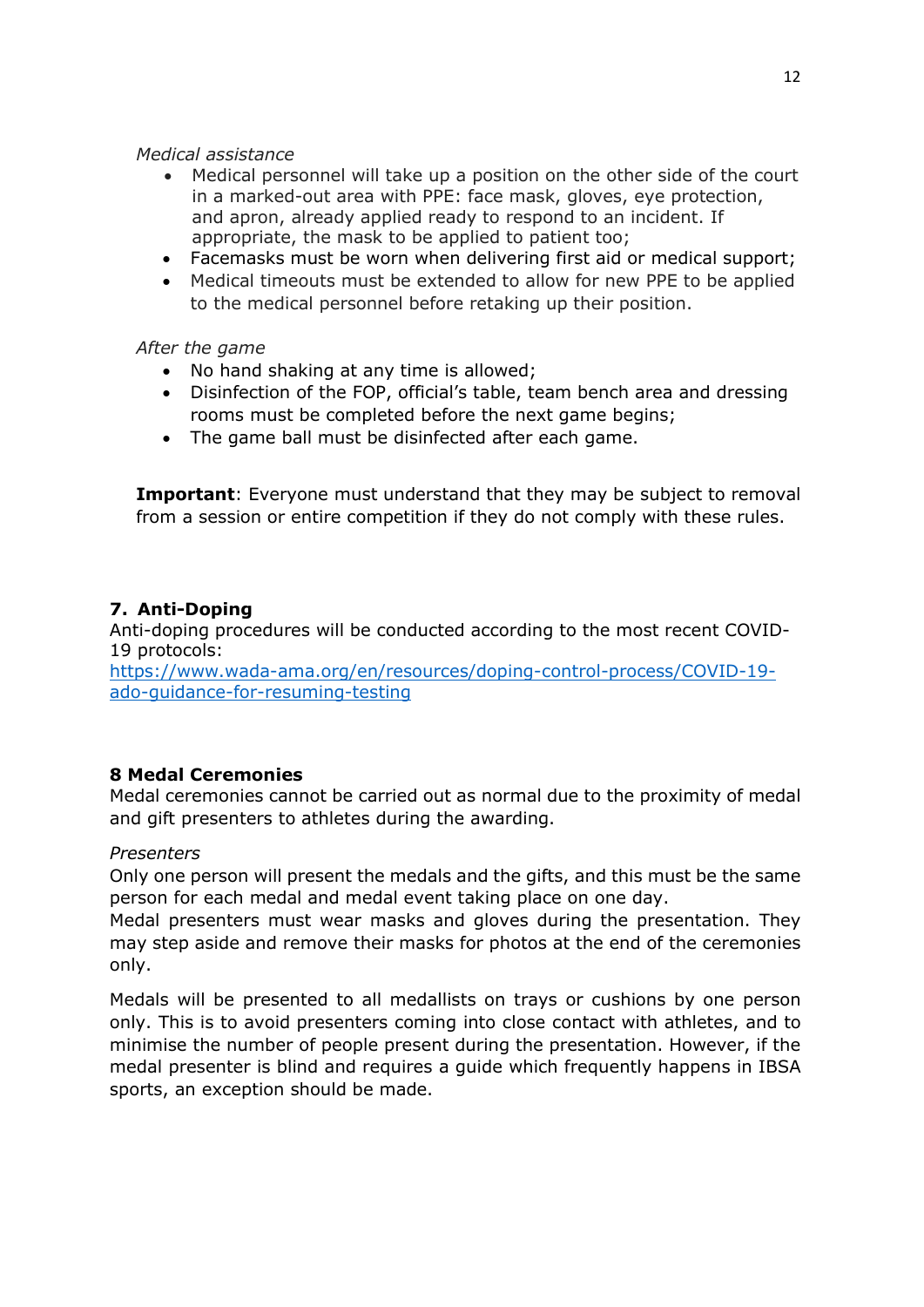## Ceremony – team medals

There will be three trays only: one set of bronze, silver, gold medals for each team.

- 1. Presenter moves across the podium towards the relevant team and stands in front of them.
	- Presenter moves tray or cushion towards the coach.
	- The coach should pick up all the medals for the team.
- 2. Presenter moves to the side of the podium for the national anthem.
- 3. Athletes and presenter remain in place for photos (athletes remain in their podium spots, no joining with other countries or competitors).
- 4. Athletes and presenter depart the podium in separate directions.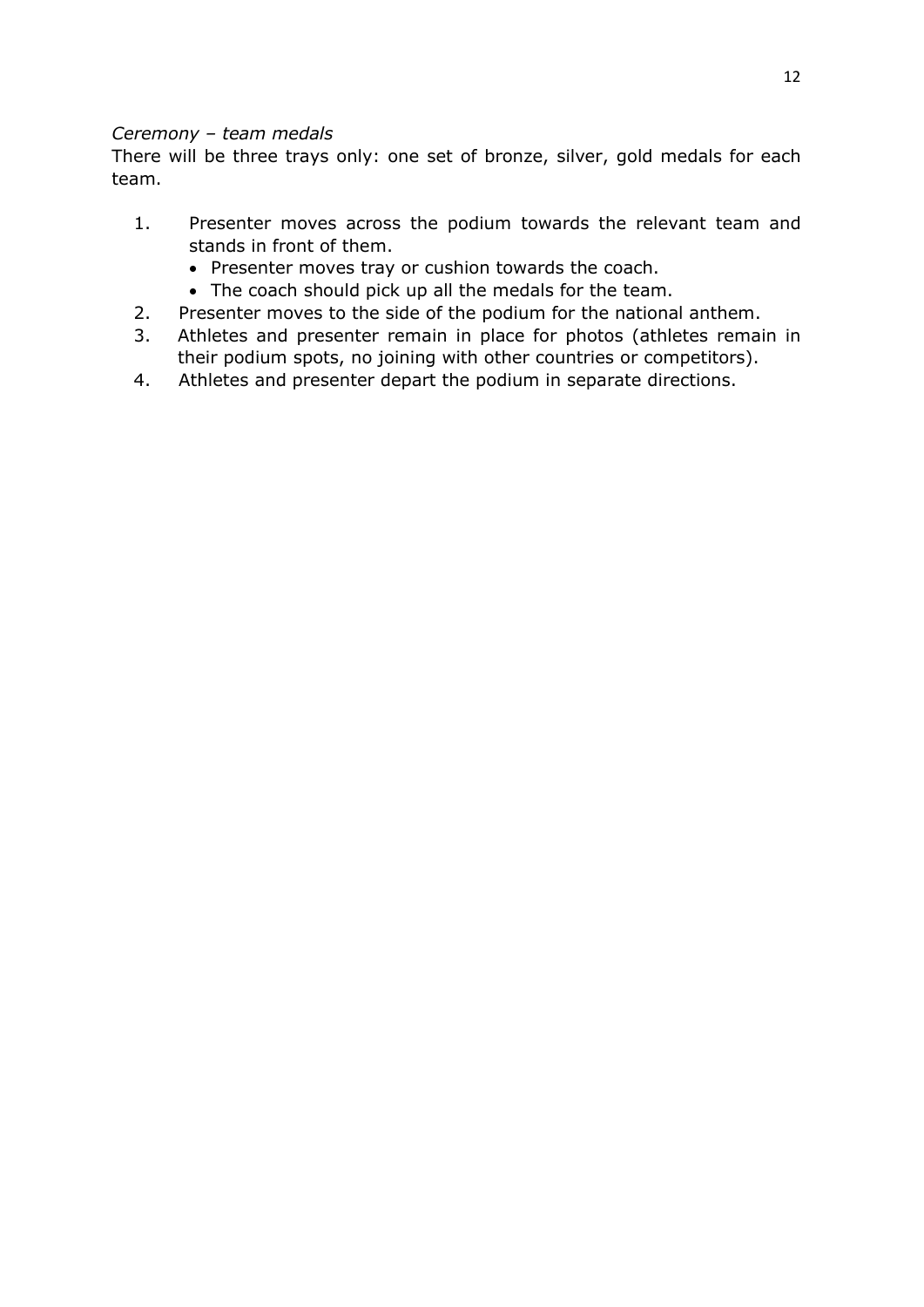## APPENDIX 1 - COVID -19 Symptoms

Watch for symptoms of COVID-19 that can appear up to 14 days after being exposed to the virus. The symptoms of COVID-19 are similar to other respiratory illnesses including the flu and common cold. The most common symptoms of COVID-19 include:

- Fever\*
- Chills
- Cough or worsening of chronic cough
- Shortness of breath
- Sore throat
- Runny nose
- Loss of sense of smell or taste
- Headache
- Fatigue
- Diarrhoea
- Loss of appetite
- Nausea and vomiting
- Muscle aches

While less common, symptoms can also include:

- Stuffy nose
- Conjunctivitis (pink eye)
- Dizziness, confusion
- Abdominal pain
- Skin rashes or discoloration of fingers or toes.
- \*Average normal body temperature taken orally is about 37°C.

https://www.who.int/emergencies/diseases/novel-coronavirus-2019/questionand-answers-hub/q-a-detail/q-a-coronaviruses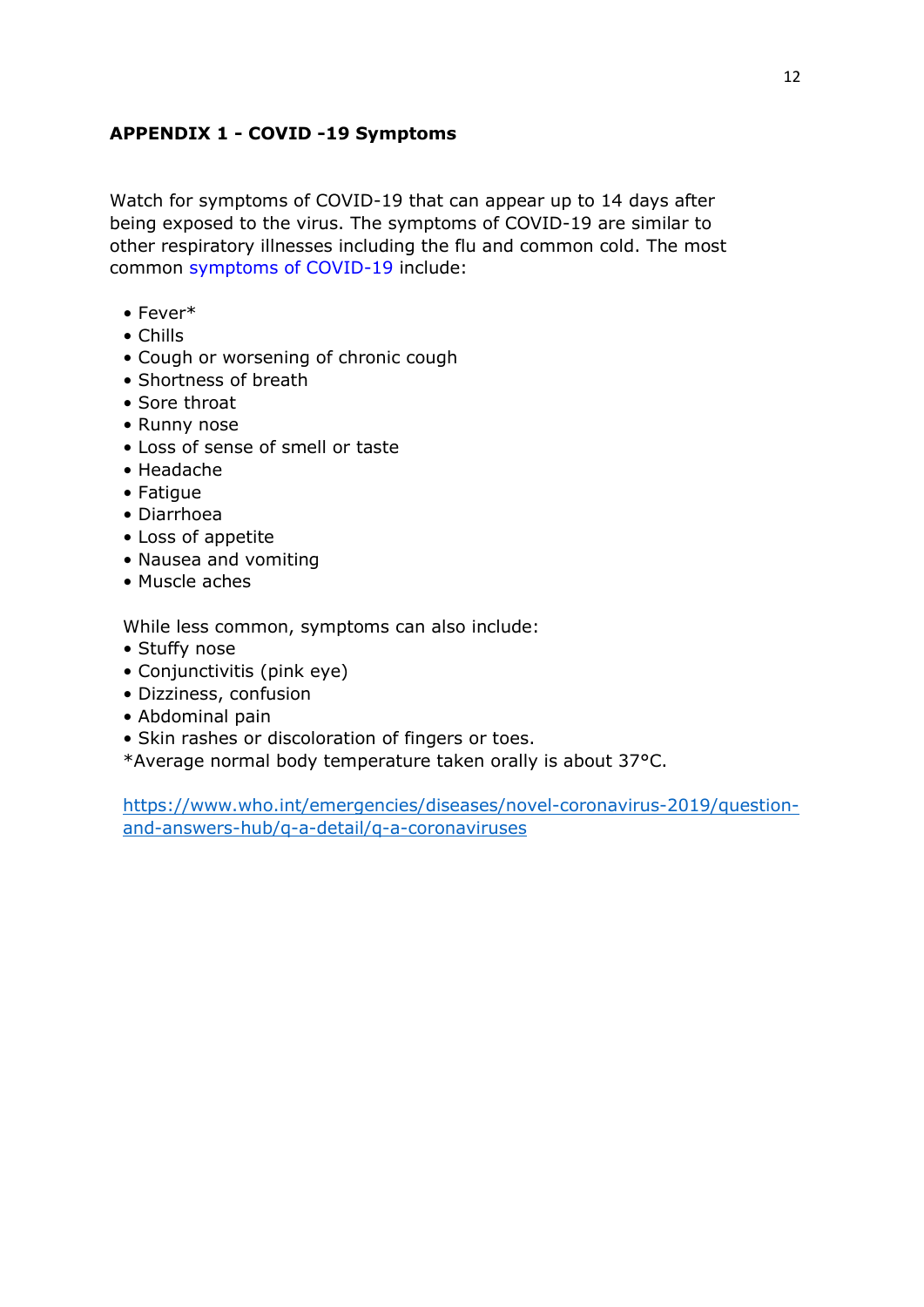## Appendix 2. Hygiene and Infection Control Recommendations

a. Physical distancing

Maintain a physical distance (a minimum of 2 metres or a greater distance if stipulated by the national health authority) from other individuals. https://www.who.int/westernpacific/emergencies/COVID-19/information/physical-distancing

#### b. Hand washing

Performing hand hygiene frequently with an alcohol-based (80% v/v for ethanol or 75% v/v for isopropyl) hand rub and if your hands are not visibly dirty or with soap and water if hands are dirty; provide clear instructions to classifiers on hand washing, specifically when classifiers and athletes should wash their hands.

### c. Hand hygiene:

https://www.who.int/infection-prevention/campaigns/cleanhands/WHO\_HH-Community-Campaign\_finalv3.pdf?ua=1 https://www.who.int/gpsc/clean\_hands\_protection/en/ https://www.who.int/infection-prevention/tools/hand-hygiene/en/

d. Hand sanitisers:

https://www.who.int/qpsc/5may/Guide\_to\_Local\_Production.pdf?ua=1

e. Non-latex gloves

Gloves are not a substitute for hand hygiene. Gloves that are removed should not be put back on. It is also recommended that guides should wear gloves when accompanying the athlete.

How to safely remove gloves:

https://www.globus.co.uk/how-to-safely-remove-disposable-gloves.

f. Face masks

Medical masks must be worn by all participants in the competitions apart from the players and the officials (referees) when they are on the court participating in a match. For an accompanying person and/or translator a non-medical face mask can be considered (i.e., something constructed to completely cover the nose and mouth, without gaps, and secured to the head by ties or ear loops). Therefore, provide clear instructions on how to safely put them on and remove them. See WHO guidance:

https://www.who.int/images/default-source/health-topics/coronavirus/riskcommunications/general-public/protect-yourself/infographics/masksinfographic---final.tmb-1920v.png

https://www.who.int/emergencies/diseases/novel-coronavirus-2019/advicefor-public/when-and-how-to-use-masks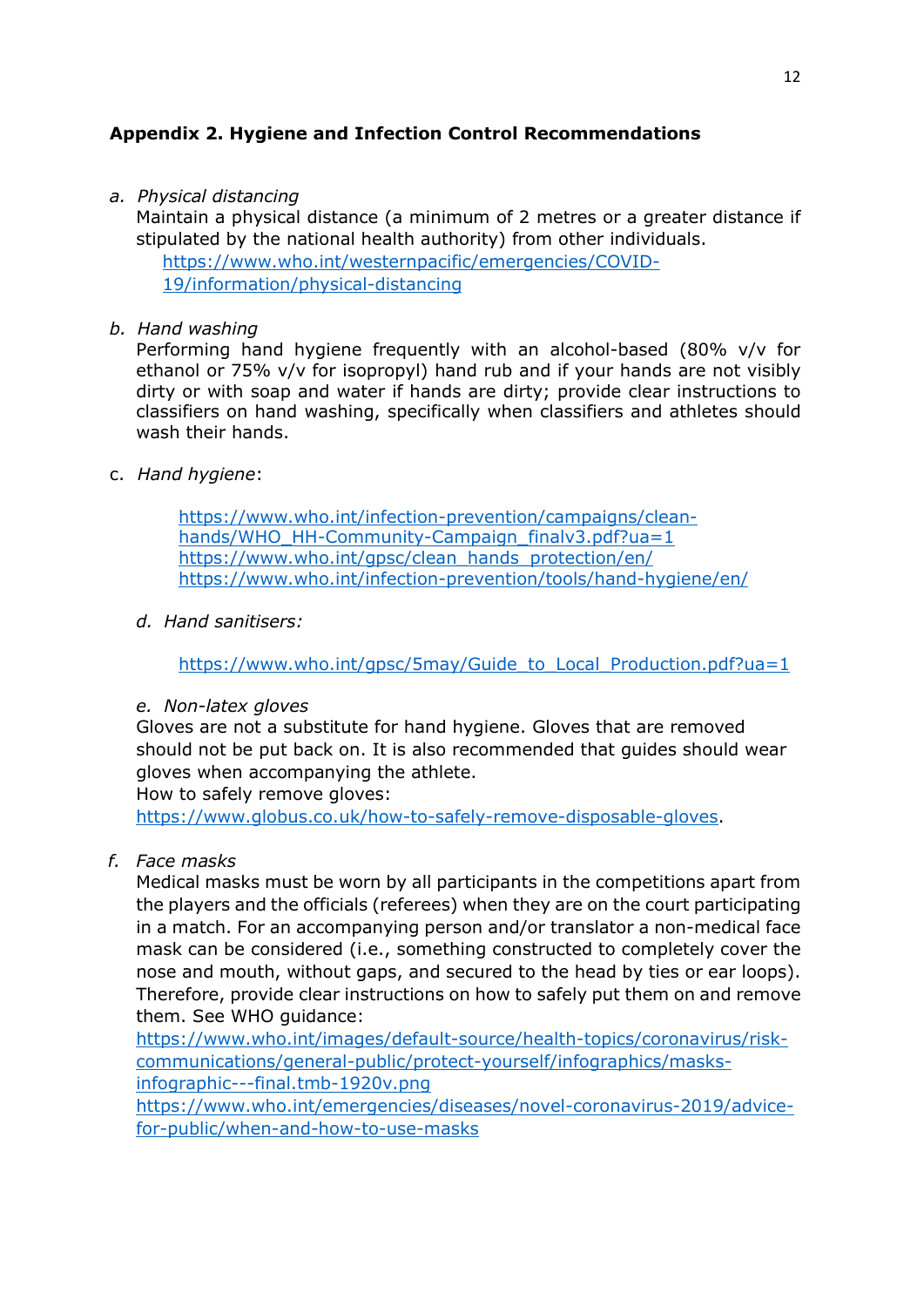g. Cough etiquette

This means covering your mouth and nose with your bent elbow or tissue when you cough or sneeze. Then dispose of the used tissue immediately and wash your hands.

https://www.who.int/images/default-source/health-topics/coronavirus/riskcommunications/general-public/protect-yourself/blue-3.png?sfvrsn=b1ef6d45\_2

# h. Cleaning and disinfecting surfaces

Surfaces should be cleaned with soap and water or a detergent to remove organic matter first, followed by disinfection. Use ethanol at a concentration of 70%-90%, or sodium hypochlorite (bleach) at a concentration of 0.1% (1000 ppm).

https://www.who.int/publications-detail/cleaning-and-disinfection-ofenvironmental-surfaces-inthe-context-of-COVID-19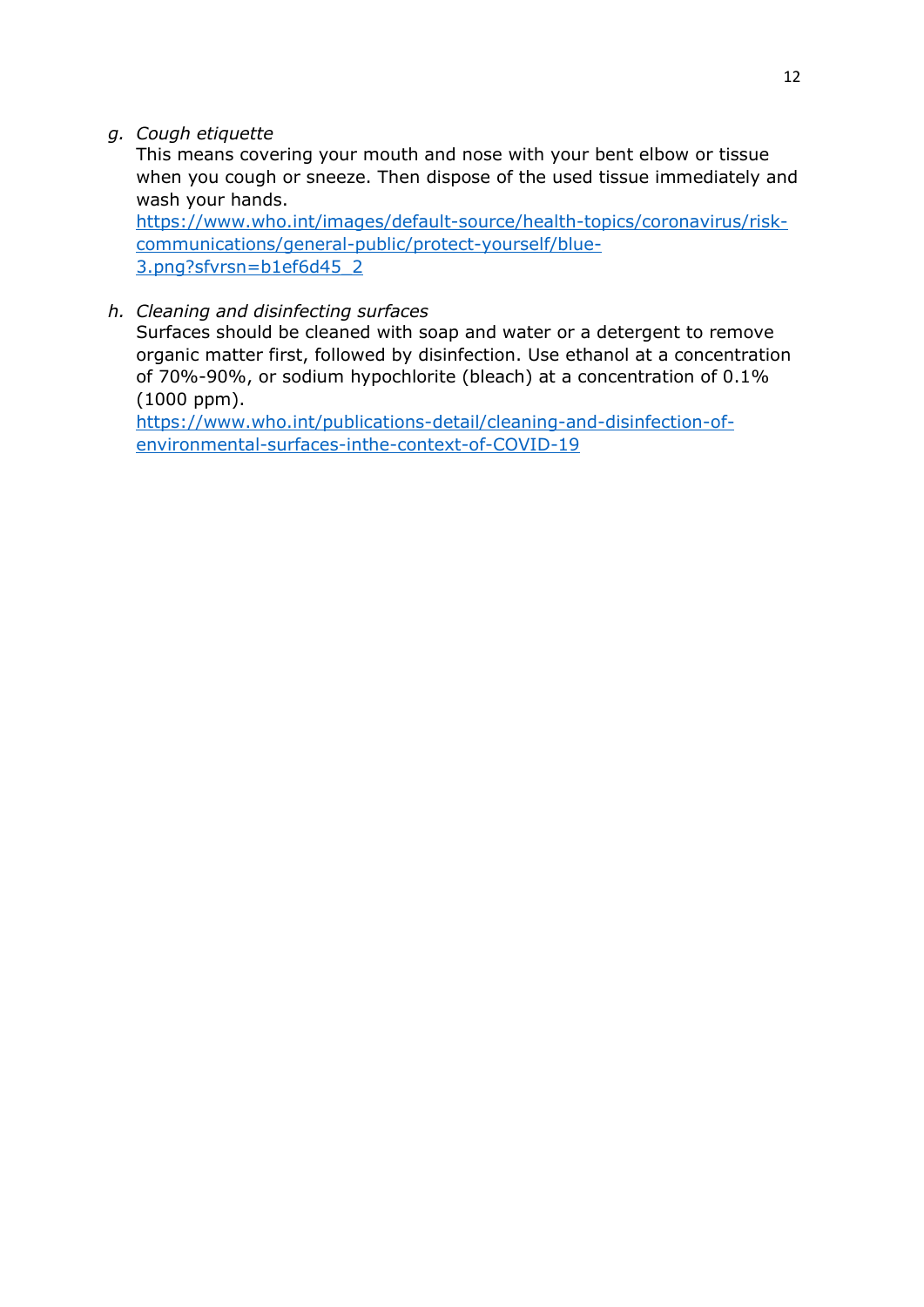# WAIVER OF LIABILITY FOR ALL CLAIMS AND RELEASE OF LIABILITY

## PLEASE READ CAREFULLY BEFORE SIGNING.

### Completed waivers must be returned with registration or prior to attending any IBSA sanctioned competition to the LOC.

By signing below, the Participant (named below) and/or the Participant's Guardian who represents that the Participant confirms that:

1. Has not travelled internationally during the last 14 days;

2. Has not visited a COVID-19 high risk area, region or location during the last 14 days;

3. Does not knowingly have COVID-19;

4. Is not experiencing known symptoms of COVID-19, such as fever, cough, or shortness of breath, and if experiences such symptoms during the Event will immediately depart from the Event;

5. Has not, in the past 14 days, knowingly come into contact with someone who has COVID-19, who has known symptoms of COVID-19, or is self-quarantining after returning to their home country;

6. Will follow government recommended guidelines in respect of COVID-19, including practicing physical distancing, and will do so to the best of the Participant's ability during the Event;

7. Will follow the rules and guidelines put in place by the organization.

- 8. In addition, by signing below the Participant and/or the Participant's Guardian understands, acknowledges and assumes the inherent risks in participating in this activity or event, including, but not limited to: the potential for bodily injury or illness (including contraction of COVID-19 contact or interaction with others who may have been exposed to COVID-19.
- 9. In consideration for allowing the Participant to participate in the Event, the Participant and/or the Participant's Guardian: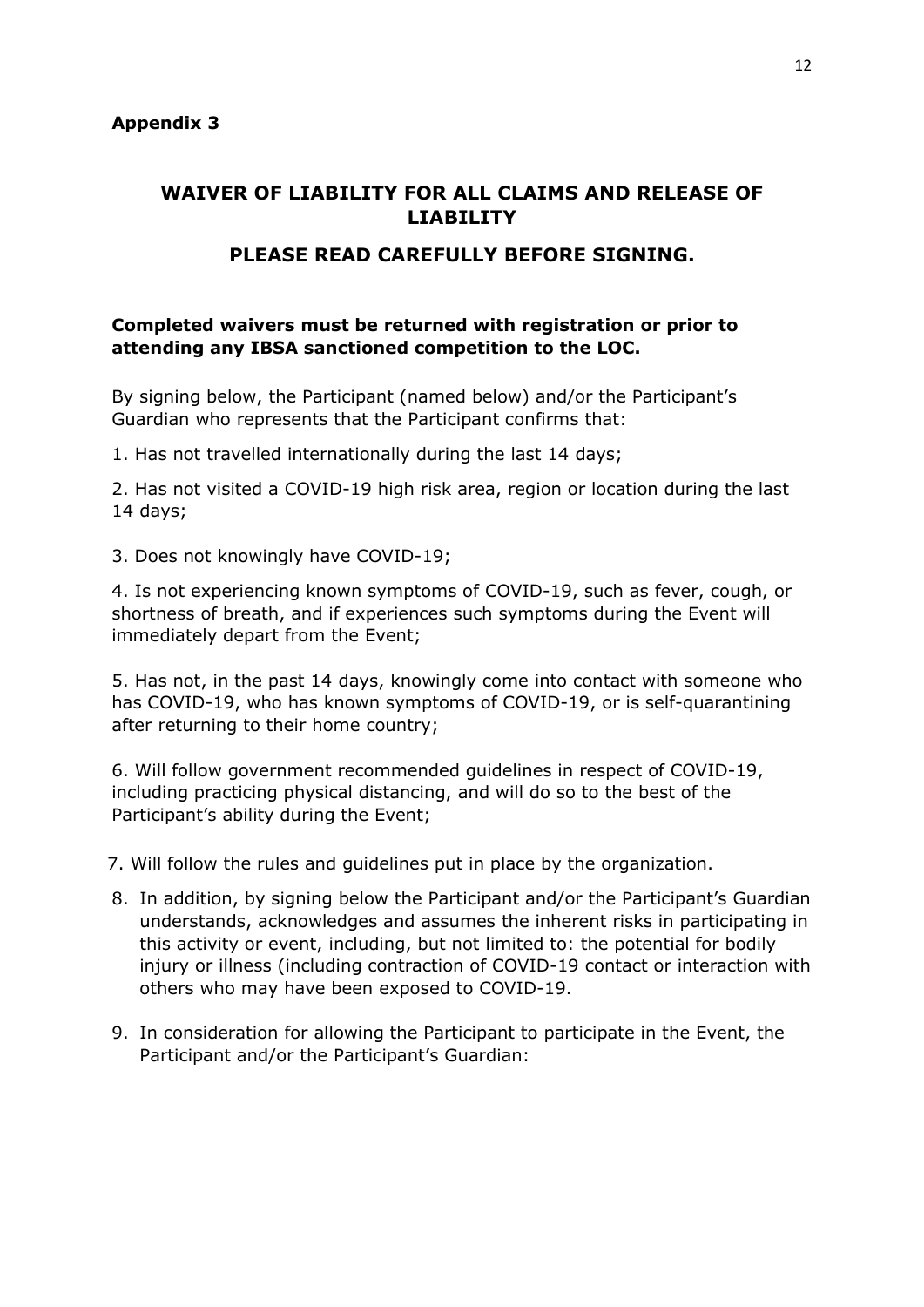(a) releases, discharges and forever holds harmless the Organization from any and all liability for damages or loss arising as a result of the risks of participation in or in connection with the Event;

(b) waives any right to sue the Organization in respect of all causes of action (including for injuries or illness caused by their own negligence),claims, demands, damages or losses of any kind that may arise as a result of the Risks of participation in or in connection with the Event, including without limitation the right to make a third party claim or claim over against the Organization arising from the same;

(c) freely assumes all risks associated with the risks, anything incidental to the risks, which may arise as a result of participation in or in connection with the Event.

PLEASE BE AWARE YOU ARE GIVING UP LEGAL RIGHTS TO ANY AND ALL FUTURE CLAIMS AGAINST THE ORGANIZATION.

I confirm that I have read and fully understand this waiver and release of liability. I sign this waiver and release of liability voluntarily without any inducement, assurance, or warranty being made to me.

Print Name:

Date of Birth: \_\_\_\_\_\_\_\_\_\_\_\_\_\_\_\_\_\_\_\_\_\_\_\_

Print name:  $\_$ 

The "Guardian" (if Participant is a minor)

Signature: 2008 and 2008 and 2008 and 2008 and 2008 and 2008 and 2008 and 2008 and 2008 and 2008 and 2008 and 2008 and 2008 and 2008 and 2008 and 2008 and 2008 and 2008 and 2008 and 2008 and 2008 and 2008 and 2008 and 2008

Participant or Guardian for minor

This waiver will be interpreted in accordance with the laws of Germany.